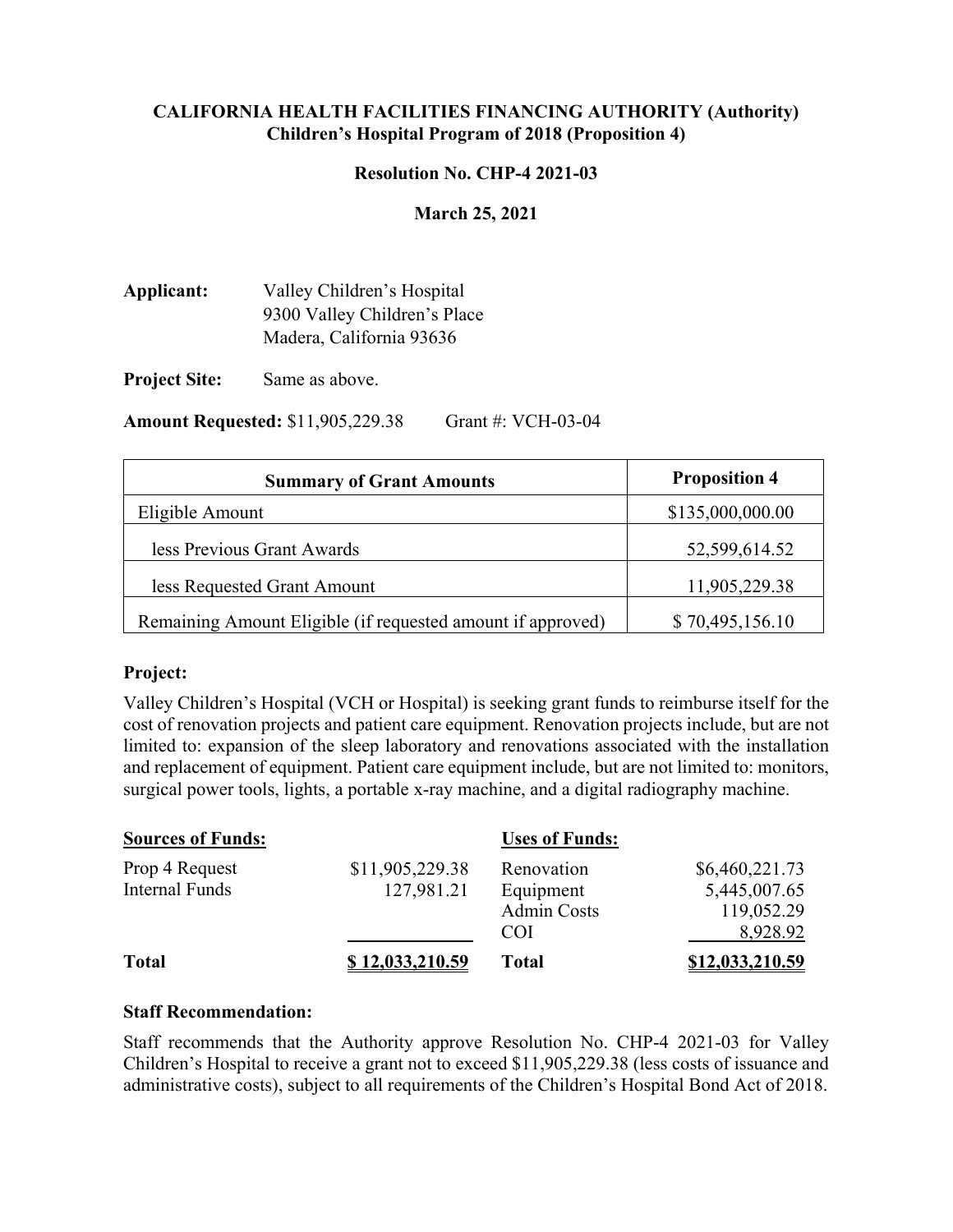# **Proposition 4 Evaluation Factors:**

Staff reviewed the provided application and other submitted materials in determining whether the applicant satisfactorily met the six factors identified in Proposition 4. Below is a summary of how the applicant met these specific factors.

*Factor 1: The grant will contribute towards expansion or improvement of health care access by children eligible for governmental health insurance programs and indigent, underserved, and uninsured children.* 

## **Sleep Laboratory Expansion**

The Hospital expanded the Sleep Laboratory (Sleep Lab) by creating a dedicated four bed, child-friendly Sleep Lab. The sleep services team at VCH specializes in identifying sleeprelated breathing disorders in infants, children and young adults. Prior to the expansion, the sleep studies were performed at night in the Neuro Testing Department. The lack of dedicated space for sleep studies prior to the expansion caused delays in the completion of sleep studies for pediatric patients. There was a total 847 patient visits at the Sleep Lab in 2020, an increase of 126 patients compared to 2019, despite challenges resulting from COVID-19 restrictions on elective studies. The Hospital anticipates approximately 1,400 patient visits at the Sleep Lab in 2021, having already performed 134 sleep studies in January 2021 alone.

## **Monitors**

The Hospital purchased 56 additional monitors for its nurses' stations to facilitate the centralized monitoring of pediatric patients throughout four acute care units. The acute care units include, but are not limited to: the respiratory unit, the medical unit, the infectious diseases unit, and the post-operation surgical unit. Prior to the purchase, the Hospital had 70 monitors for these acute care units, with approximately 140 beds, and had to prioritize and limit patients' admission based on availability of monitors, patients' needs, and medical acuity. The additional 56 monitors facilitate the monitoring of more patients without the need to prioritize. The new generation of monitors contains updated technology, which includes improved algorithms and oxygen saturation monitoring options. The design is ergonomically friendly, and the new mounting solution gives clinicians more flexibility to interact with the screen. The monitors provide a record of the patients' historical vitals data, and the patients' data can be recorded in the Hospital's electronic medical records system automatically, enabling informed decisionmaking for medical staff and improving patients' access to high-quality care. The Hospital states that an additional 3,200 pediatric patients will benefit annually from centralized monitoring.

### **Surgical Power Tools**

The Hospital purchased an additional 12 cordless drivers, one dual trigger rotary drill, and one sagittal saw, and replaced 23 power tools, including but not limited to: four electric micro drills, four electric oscillating saws, and four electric universal drivers. The consistency in the surgical power tools versions allows for interchangeability of equipment across different patient services, reduces confusion for staff, and reduces scheduling conflicts. The upgraded equipment provides updated and fully functional equipment for all of VCH's surgical services, including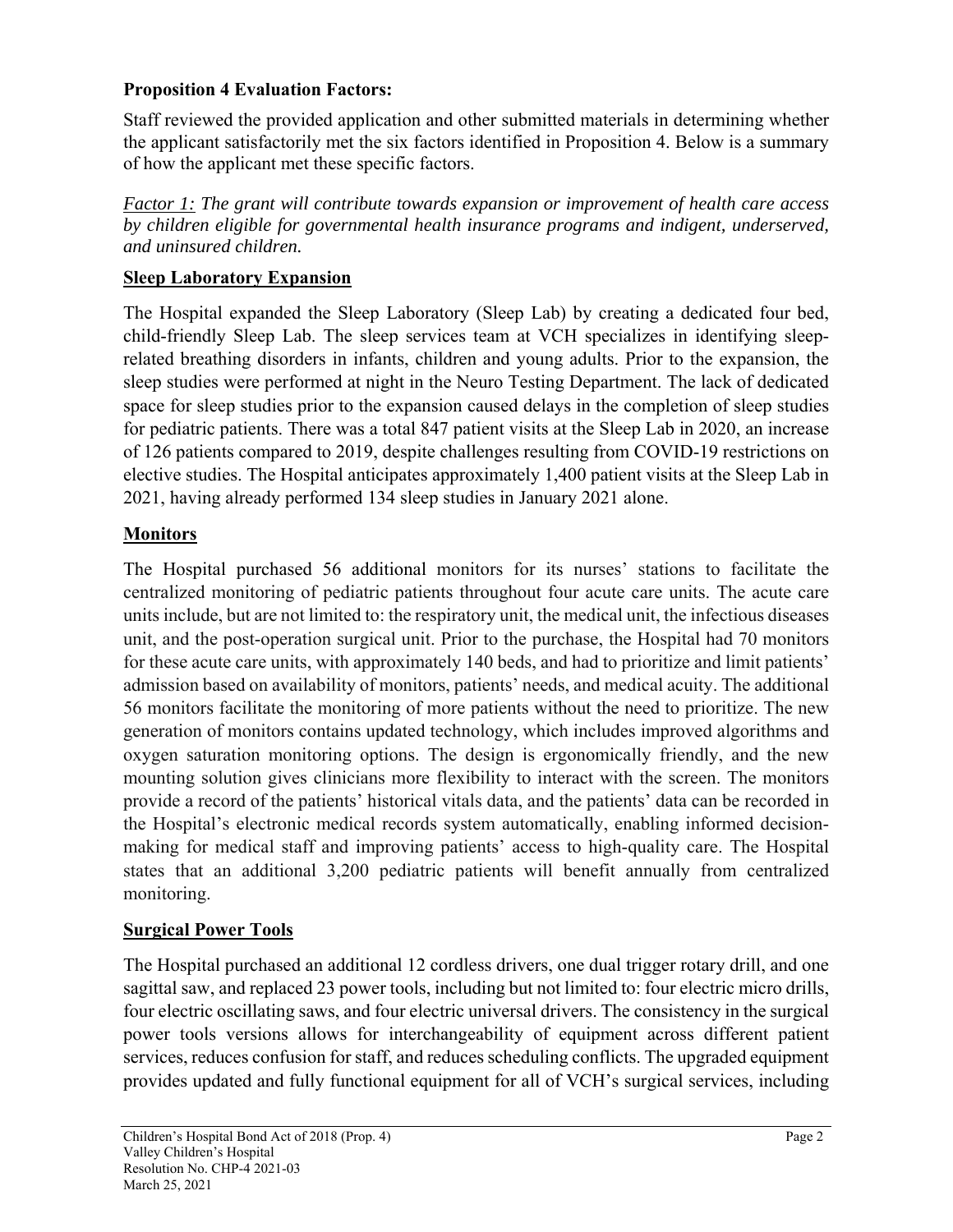cardiac, plastic, and orthopedic surgeries, thereby expanding the availability of the operating rooms for various services and reducing surgical lead times. The standardization of the surgical power tools allows the surgeons and nurses to focus on the procedures themselves and also allows the Hospital to schedule patients on time, without the consideration of the availability of power tools specific for a particular surgery. The additional surgical power tools allow the Hospital to increase the number of surgeries performed overall, shorten procedure time, as well as provide timely treatment for pediatric patients. The Hospital was able to perform an additional 200 surgical cases throughout multiple services in the fiscal year following the purchase of the surgical power tools.

# *Factor 2: The grant will contribute towards the improvement of child health care or pediatric patient outcomes.*

# **Replacement of Lights for Operating Rooms and Pediatric Intensive Care Unit and Associated Renovations**

The Hospital has replaced the lights in eight operating rooms. The Light Emitting Diode (LED) lights in the operating rooms improve pediatric patient outcomes by enhancing the surgical staff's ability to see during delicate surgeries. Prior to the update, the operating rooms were equipped with halogen lights, which required replacements every three months. The halogen lights also generated more heat than the LED lights, causing a challenge for the strict control of the environment's temperature needed during surgery. The LED lights have a brighter white light, which highlights natural tissue markers and makes it easier for the surgeons to operate, and can last 19 years or 60,000 hours. The Hospital performs over 14,000 surgeries per year.

The Hospital also has replaced two exam lights in its Pediatric Intensive Care Unit (PICU). The updated exam lights improve pediatric patient outcomes by enhancing the medical staff's ability to see during medical examinations. The Hospital anticipates that approximately 8,800 pediatric patients will benefit from the replacement of exam lights in the PICU in fiscal year 2021.

# **Digital Radiography Machine and Associated Renovations**

The Hospital has replaced a digital radiography machine in its main Radiology Department. The old machine was purchased in 1998 and was past the end of its useful life, which is approximately five years. The replacement of the machine was essential, allowing the Radiology Department to maintain uninterrupted services for inpatients and outpatients. The new machine has special technology, which reduces the amount of radiation exposure, thereby reducing the exposure risks for patients requiring frequent exams due to their medical needs and improving pediatric patients' outcomes.

# **One Portable X-Ray Unit**

The Hospital purchased an additional portable x-ray unit for its inpatient services. The addition of the new unit to its existing five units will allow VCH to meet growing demand for its inpatient services. The new portable x-ray unit provides higher resolution images and has a highly sensitive detector that reduces radiation exposure to pediatric patients, thus improving pediatric patients' outcomes by improving efficiency and minimizing radiation exposure.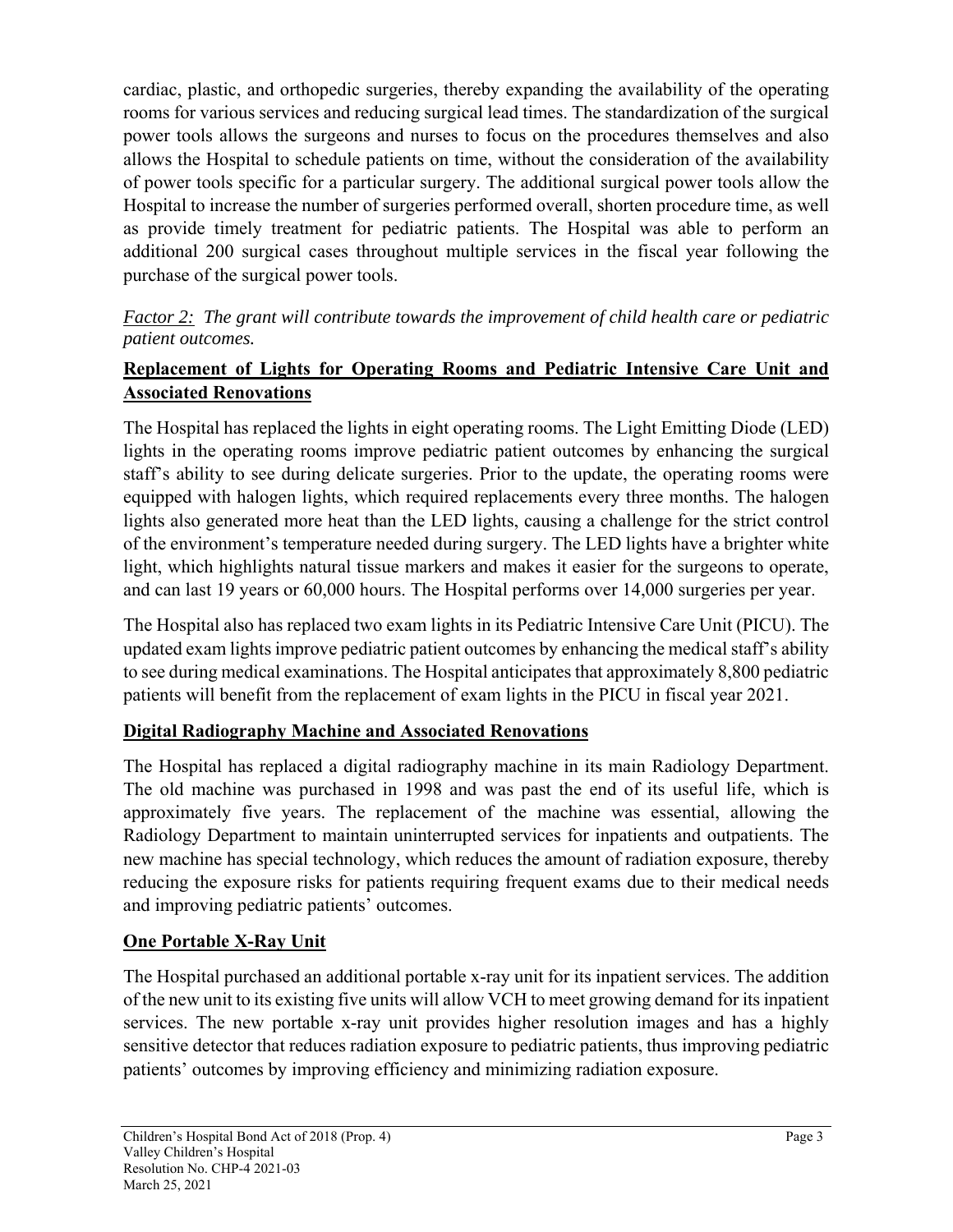### *Factor 3: The children's hospital provides uncompensated or undercompensated care to indigent or public pediatric patients.*

In fiscal year 2020, VCH provided approximately \$209,000 in charity care, and the estimated Medi-Cal uncompensated costs were approximately \$101 million. In addition, VCH provides enrollment assistance to uninsured and under-insured pediatric patients who qualify for Medi-Cal, California Children's Services Program or VCH's Financial Assistance Program. Once eligibility is determined, VCH's staff assists the families with completing necessary applications and submitting them to the appropriate agencies. Given the Central Valley's largely rural landscape and high concentration of poverty, VCH continues to work with the community to improve public transportation and access to care.

# *Factor 4: The children's hospital provides services to vulnerable pediatric populations.*

VCH is the only tertiary and specialized health care facility for children in the Central Valley, and its service area covers a wide portion of Central California, including Kern County, San Joaquin County, and northern Santa Barbara and San Luis Obispo Counties. VCH serves a large rural area with a large Medi-Cal population. In addition, VCH is expanding its services in the rural areas through its outreach clinics and physician-hospital partnerships.

In fiscal year 2020, VCH had 10,727 inpatient admissions, 84,720 emergency department visits, and 140,317 outpatient clinic visits. Medi-Cal benefits covered 73.8% of the inpatient cases and 74.6% of the outpatient visits. In addition to the large portion of Medi-Cal pediatric patients, VCH provided financial assistance and charity care to indigent pediatric patients.

# *Factor 5: The children's hospital promotes pediatric teaching programs or pediatric research programs.*

VCH has promoted pediatric teaching programs for medical students, residents, and fellows for the past 45 years and is currently teaching over 250 residents and medical students annually. In fiscal year 2015, VCH partnered with Stanford School of Medicine (Stanford) to create the Valley Children's Pediatric Residency Program (Residency Program). The partnership allowed VCH's interns and residents to have rotations and learning opportunities at Stanford's Palo Alto campus and for Stanford's residents to learn at VCH. VCH is now the sponsoring institution of this Residency Program, nationally accredited by the Accreditation Council for Graduate Medical Education (ACGME) and is taking full academic and financial responsibility for the graduates' medical education. The Residency Program currently employs 39 residents, and over 40 of VCH's physicians have received Stanford faculty appointments and will continue to be educated as part of the Residency Program. VCH will continue to provide educational experiences to students and to encourage the future graduates of VCH's program to stay in the Central Valley as pediatricians and pediatric specialists.

VCH has a research department overseeing the studies of new pediatric drugs, biological products and medical devices, which increases its ability to implement and evaluate industrysponsored studies that may benefit its own patients as well as children around the world. The Hospital started 64 new research studies and enrolled over 1,200 participants in various research projects in calendar year 2020. The Hospital also is a member of the Children's Oncology Group, a research collaborative of more than 200 medical institutions worldwide that works to identify cancer causes and pioneer new treatments and cures.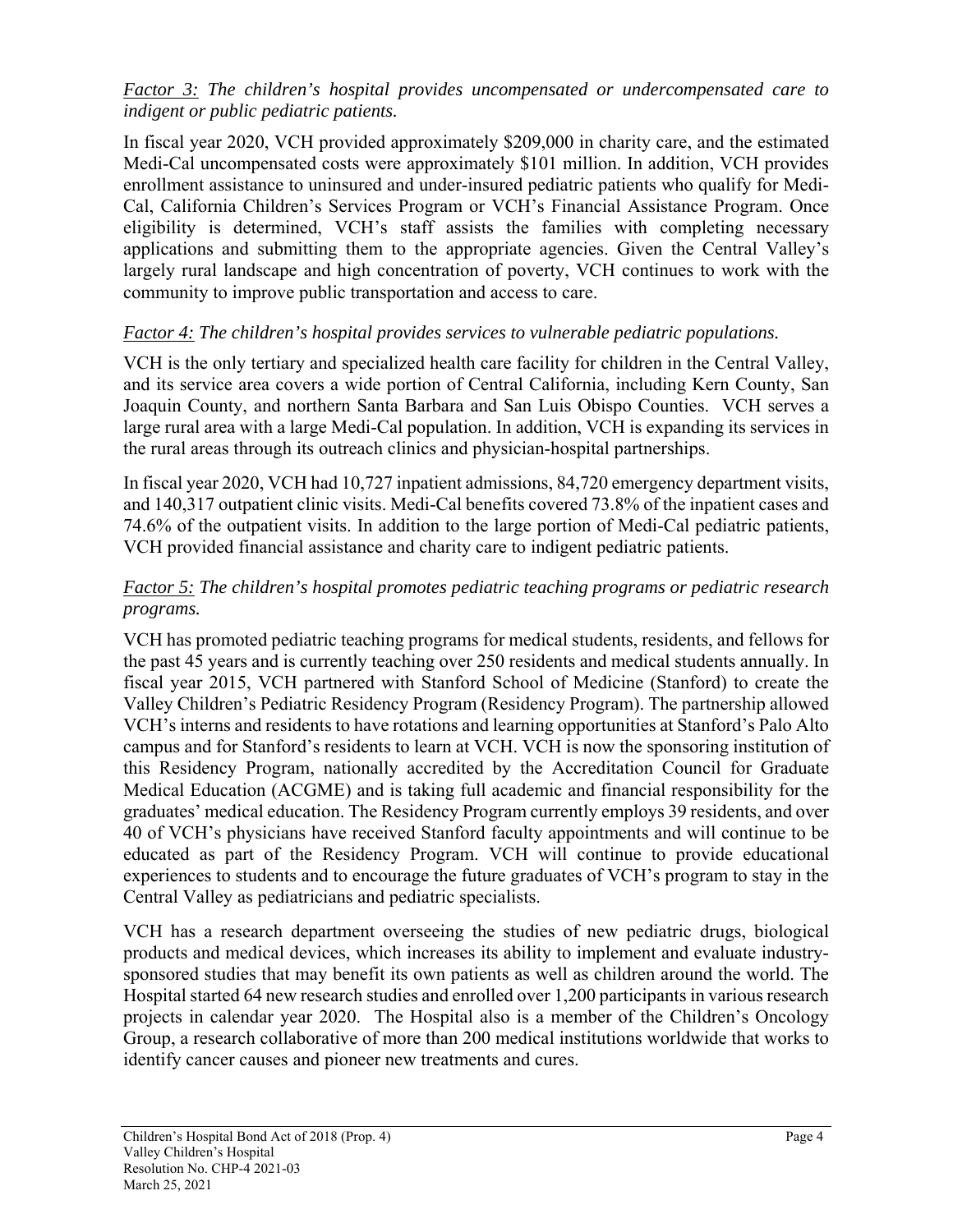## *Factor 6: Demonstration of project readiness and project feasibility.*

All renovation projects were completed and placed in service by October 1, 2019. All pediatric patient care equipment was purchased between January 1, 2018 and August 31, 2020 and is already in service.

### **Legal Review:**

Although disclosures were made by the applicant, the information disclosed does not appear to detrimentally affect the financial viability or legal integrity of the applicant.

## **Description of Applicant:**

The Hospital, formerly known as Children's Hospital Central California, is a nonprofit acute care pediatric hospital with a current license from the California Department of Public Health. The Hospital was founded in 1952 and is located in Madera County. The Hospital offers highly specialized medical and surgical services as Central California's only regional referral center for children. The Hospital has 358 licensed beds with 330 beds at its main campus located in Madera and 28 beds at its three satellite neonatal locations in Fresno, Hanford and Merced. The Hospital's financial audit for fiscal year 2020 was submitted and is free of "going concern" language. $1$ 

<sup>&</sup>lt;sup>1</sup> The absence of "going concern" language tends to suggest the organization is in good operational health for that fiscal year. The Authority's regulations define "Going Concern Qualification" in Section 7000(q).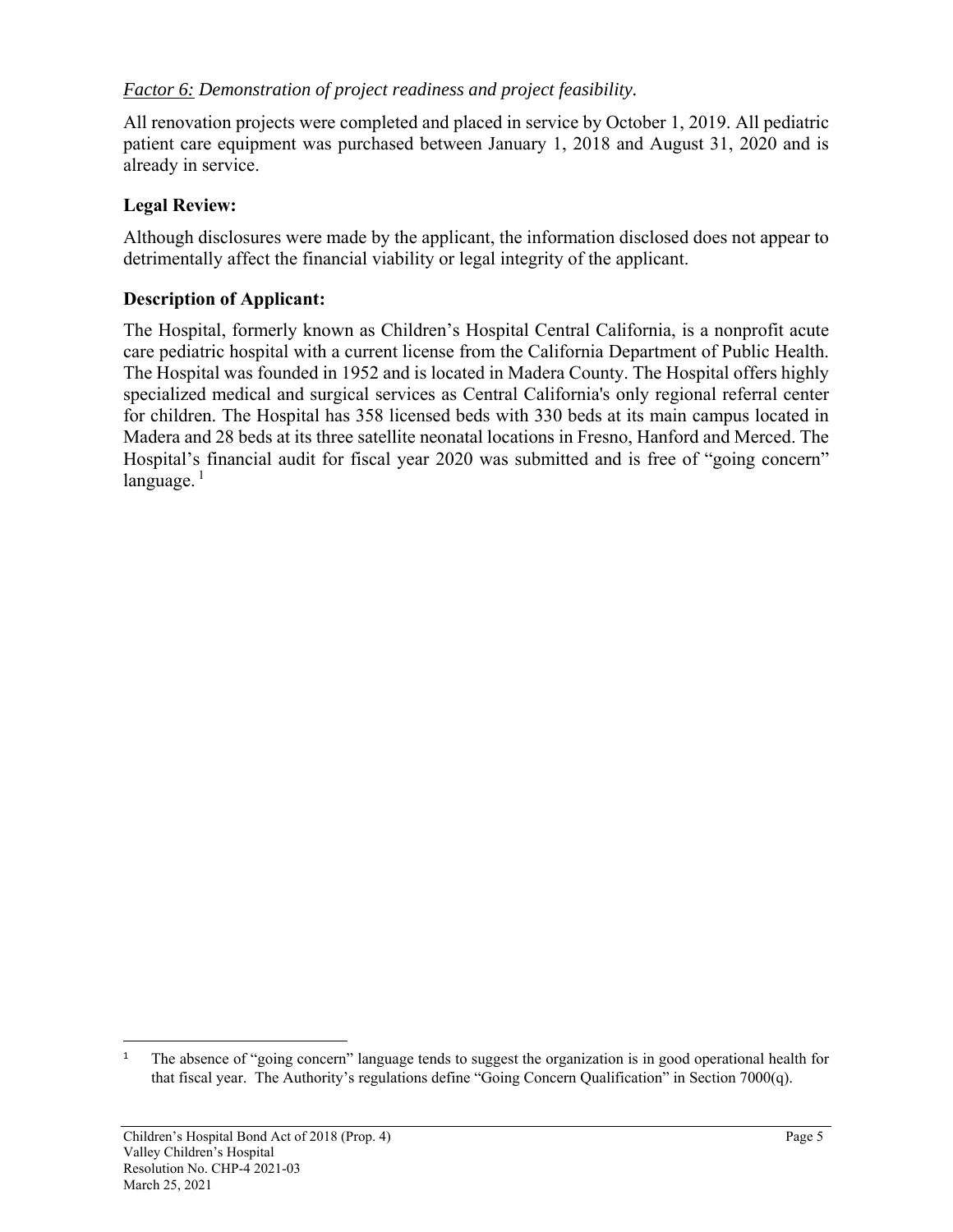#### **RESOLUTION NO. CHP-4 2021-03**

#### **RESOLUTION OF THE CALIFORNIA HEALTH FACILITIES FINANCING AUTHORITY APPROVING EXECUTION AND DELIVERY OF GRANT FUNDING UNDER THE CHILDREN'S HOSPITAL BOND ACT OF 2018 TO VALLEY CHILDREN'S HOSPITAL**

 WHEREAS, the California Health Facilities Financing Authority (the "Authority"), a public instrumentality of the State of California, is authorized by the Children's Hospital Bond Act of 2018 (Pt. 6.3 (commencing with Section 1179.81), Div. 1, Health and Safety Code; hereafter the "Act") and implementing regulations to award grants from the proceeds of general obligation bonds in an amount not to exceed \$135,000.000.00, less the bond issuance and administrative costs to Valley Children's Hospital ("Grantee") to finance eligible projects; and

 WHEREAS, Authority staff reviewed the Grantee's application against the eligibility requirements of the Act and implementing regulations and, pursuant to the Act and implementing regulations, recommends approval of a grant in an amount not to exceed \$11,905,229.38, less bond issuance and administrative costs, to the Grantee for the eligible project (the "Project") described in the application;

 NOW THEREFORE BE IT RESOLVED by the California Health Facilities Financing Authority, as follows:

Section 1. The Authority hereby approves a grant of \$11,905,229.38, less bond issuance and administrative costs, to the Grantee to complete the Project as described in the Children's Hospital Program Application and Exhibit A to this Resolution (Exhibit A is hereby incorporated by reference) within a grant period that ends on September 30, 2022.

Section 2. The Executive Director and the Deputy Executive Director are hereby authorized, for and on behalf of the Authority, to approve any minor, non-material changes in the Project described in the application submitted to the Authority and extend the grant period completion date identified in Section 1 as authorized under the Act and implementing regulations. However, any extension approved by the Executive Director and the Deputy Executive Director shall not surpass the grant resolution expiration date. Nothing in this Resolution shall be construed to require the Authority to provide any additional funding. Any notice to the Grantee shall indicate that the Authority shall not be liable to the Grantee in any manner whatsoever should such funding not be completed for any reason whatsoever.

Section 3. The Executive Director and the Deputy Executive Director are hereby authorized and directed, for and on behalf of the Authority, to draw money from the Act Fund not to exceed those amounts approved by the Authority for the Grantee. The Executive Director and the Deputy Executive Director are further authorized and directed, for and on behalf of the Authority, to execute and deliver to the Grantee any and all documents necessary to complete the transfer of funds that are consistent with the Act and implementing regulations.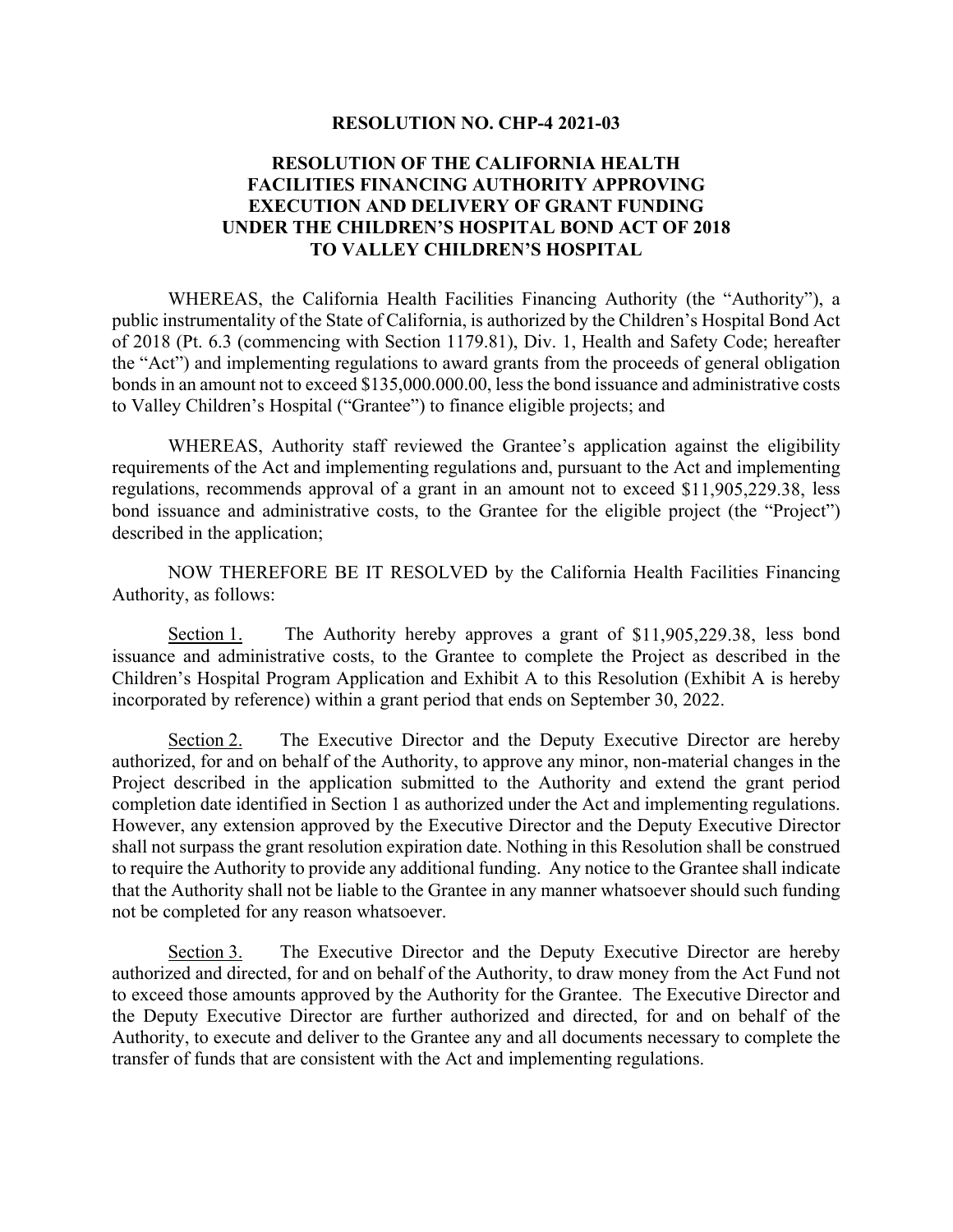Section 4. The Executive Director and the Deputy Executive Director are hereby authorized and directed, for and on behalf of the Authority, to do any and all things and to execute and deliver any and all documents, which the Executive Director and Deputy Executive Director deem necessary or advisable in order to effectuate the purposes of this Resolution and the transactions contemplated hereby.

Section 5. This Resolution expires September 30, 2023.

Date Approved: